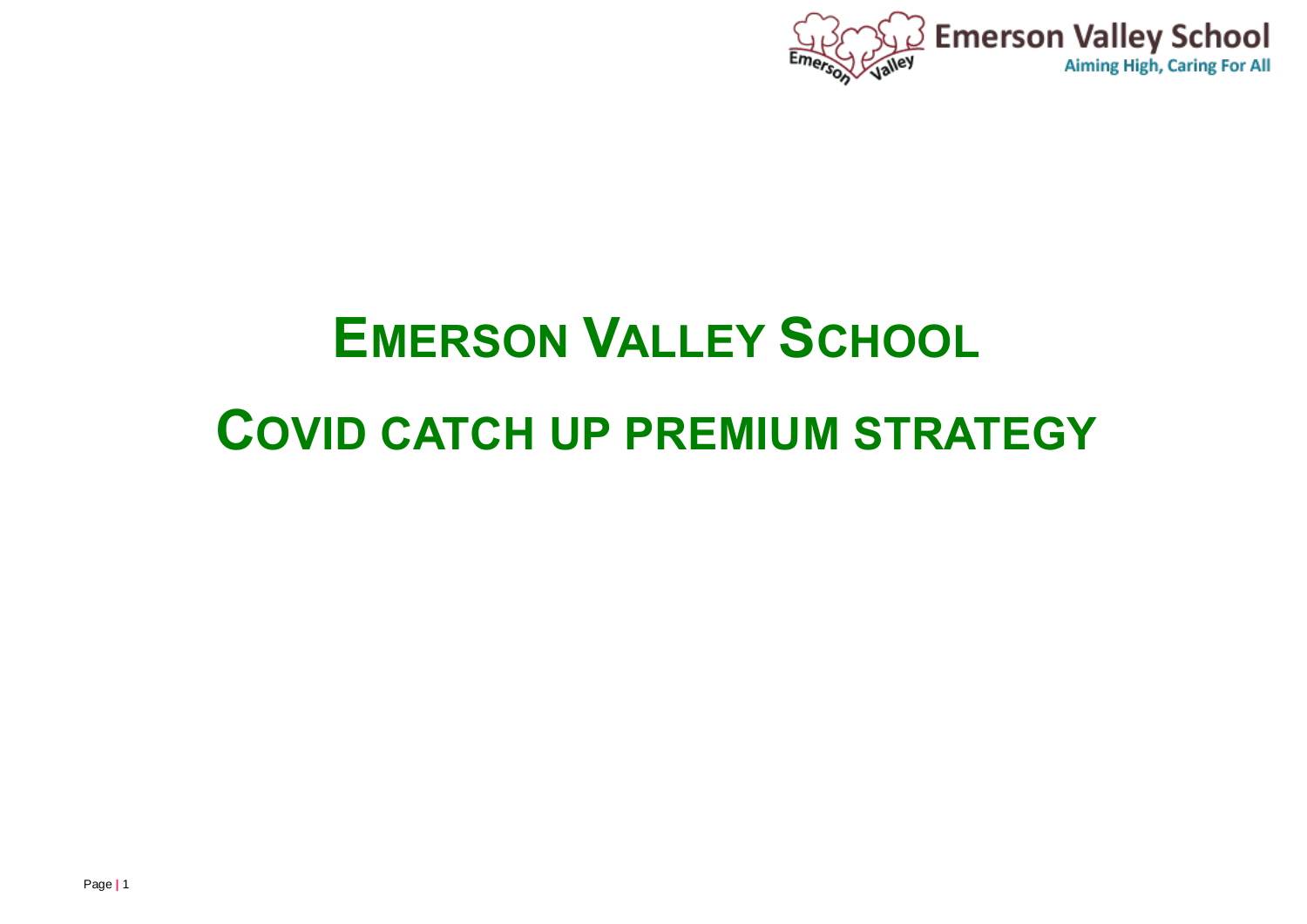### **Covid catch up premium**

| SUMMARY INFORMATION                         |            |                               |            |  |  |
|---------------------------------------------|------------|-------------------------------|------------|--|--|
| Date of strategy implementation:            | 01/10/2020 | Date of next review:          | April 2021 |  |  |
| Reviewed                                    | April 2021 |                               |            |  |  |
| Amount of pupil premium received per child: | £80        | Total Covid Catch up premium: | £36,880    |  |  |

#### STRATEGY STATEMENT

Due to the disruption within the academic year 2019-2020, we know that some children haven't been able to progress as well as they could have done without the restrictions that were necessary for safety. Most of our children missed out on their usual learning environment in school, the support of the teachers and other staff in person and the social development that is incorporated in daily life. Although we set up Google Classroom to enable some form of teaching and learning to continue and we made welfare and wellbeing calls, this was no substitute for their daily life.

We believed that coming back to school would be difficult with many children needing support with their mental health, wellbeing and large gaps in their academic ability. However, what we found was that the children and their families returned with a remarkable level of resilience that has demonstrated that with some support, our children are capable of incredible things and can handle change well. This has supported us in reviewing our mental health and wellbeing support to ensure that we are supporting the children with their resilience and strategies to maintain their own mental health were possible. With the children that required a more personalized approach, we have worked on this in conjunction with their parents.

Incredibly, some children still made the progress we would expect over the entire year. On investigation, these children are the ones that were accessing Google Classroom each day to complete the work set and looking at their feedback from their teachers, they had a variety of books at home and they were more active, independent learners. 81% of children maintained their attainment level that they had achieved by the end of Spring 1.

Our objective with this funding is to highlight any areas that gaps have widened for our children, academically, emotionally and socially, and put in place support to close these gaps. We know that for some children these gaps will close within a year however, some may need longer term support to ensure they catch up with their potential level of attainment.

Following another lockdown, we found that on our return, the wellbeing and pastoral elements were more in need than before. The children returned to the wellbeing lessons twice a week and a refocus on the wellbeing scale. The children weren't tested on their academic progress until the end of the Spring term in which, a vast majority had small gaps to fill in their knowledge, understanding and skills. Following the diagnostic assessments, the curriculum has been replanned and the children have been streamed for maths in year 4, 5 and 6. There are groups of children with the same gaps that are slightly behind where they were projected to be and these have formed the focus for our tutoring groups.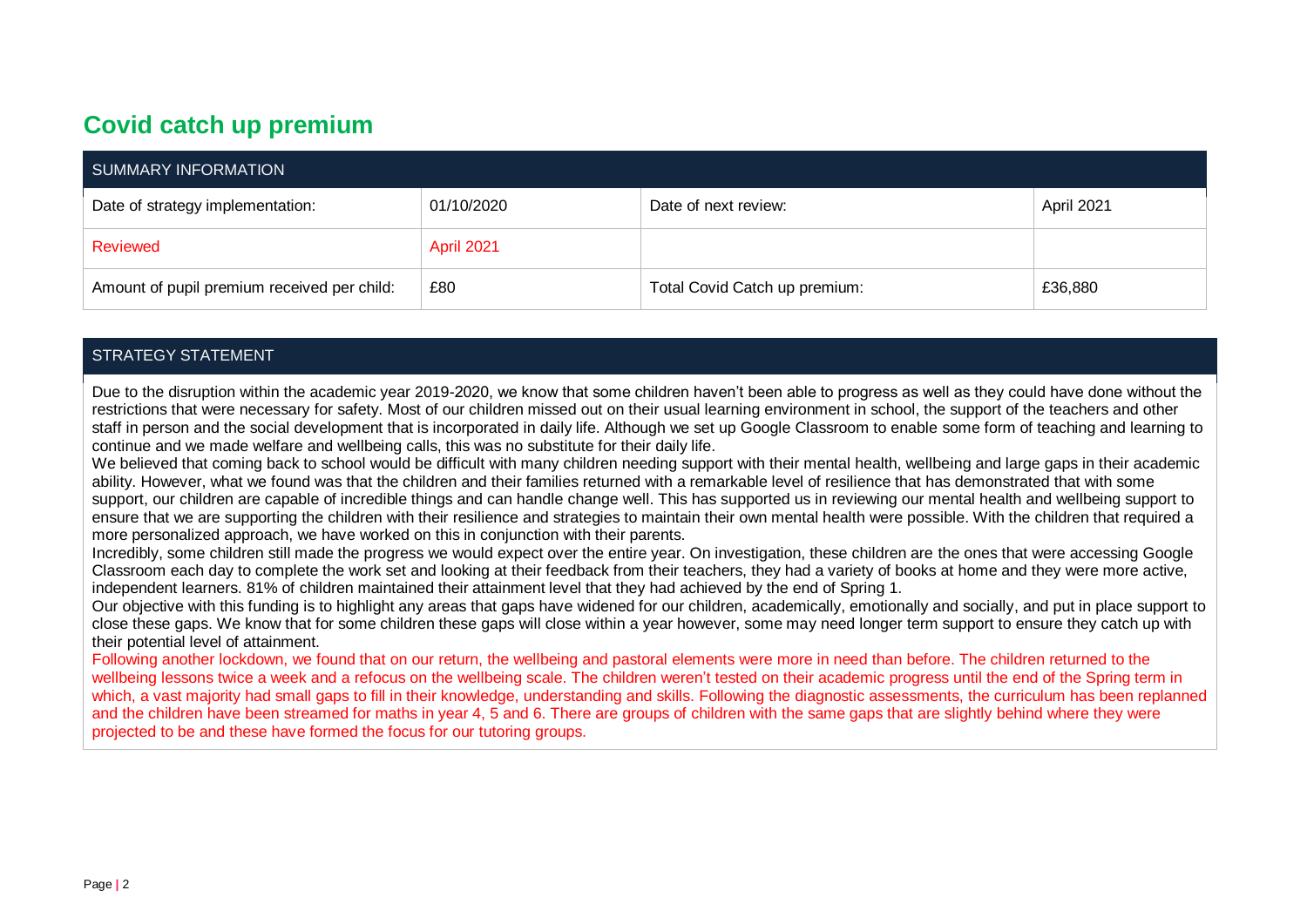#### **Assessment information**

| PROGRESS FOR YEAR 4, 5 AND 6 - ACADEMIC YEAR 2019-2020                                        |       |         |         |  |  |  |
|-----------------------------------------------------------------------------------------------|-------|---------|---------|--|--|--|
|                                                                                               | Maths | Reading | Writing |  |  |  |
| % of children making 6 steps or more progress (expected for the whole year)                   | 8.4%  | 6.6%    | 3.7%    |  |  |  |
| % of children making 3 steps or more progress (expected for when the children were in school) | 89.3% | 84.1%   | 71.2%   |  |  |  |
| % of children making 1 step progress over the year                                            | 1.4%  | 2%      | 5.2%    |  |  |  |
| % of children making no steps progress/regression over the year*                              | 0%    | 0.3%    | 1.4%    |  |  |  |

\* There are many factors that have contributed to the children encompassed within these figures which are being supported.

\*\* Year 3 have no progress data as the children are new to our school.

|  | Pupil premium gap to whole cohort |             | SEN gap to whole cohort change |             |
|--|-----------------------------------|-------------|--------------------------------|-------------|
|  | Autumn 2019                       | Autumn 2020 | Autumn 2019                    | Autumn 2020 |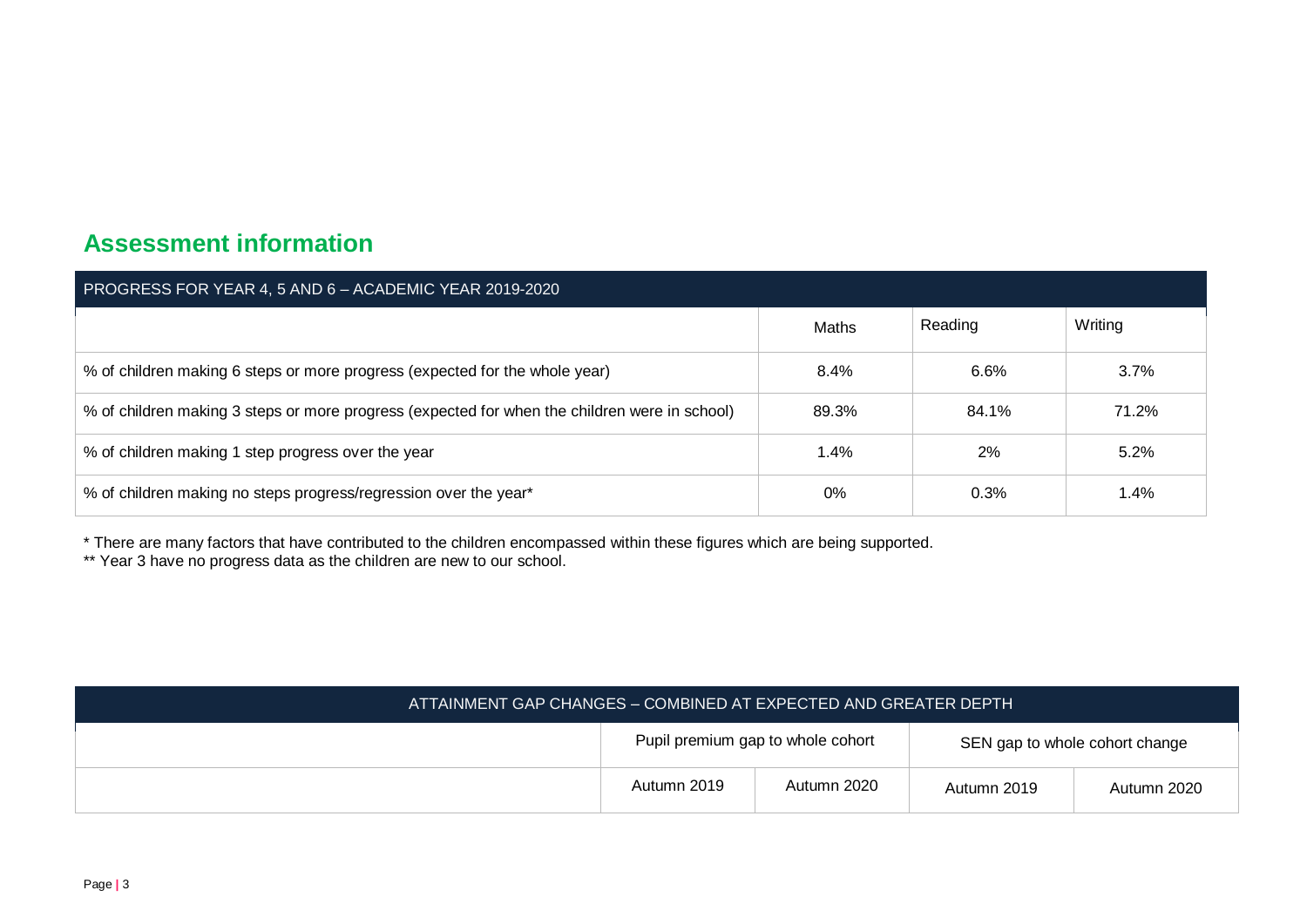| Year 4 | 18% | 23% | 54% | 27% |
|--------|-----|-----|-----|-----|
| Year 5 | 24% | 23% | 28% | 34% |
| Year 6 | 17% | 5%  | 23% | 12% |

We have also completed an analysis of the breakdown for the vulnerable groups to look at how best to support them moving forwards.

Attainment data has decreased from the usual levels and it would be inappropriate to report this given the rate of accelerated progress that children are currently making. This means that this data is not a true depiction of the attainment currently. Two of the areas that were worth noting were the differences in attainment for children entitled to Pupil Premium and children with an SEN in comparison to the whole cohort.

#### **Barriers to learning**

|                    | BARRIERS TO FUTURE ATTAINMENT                                                         |  |  |  |
|--------------------|---------------------------------------------------------------------------------------|--|--|--|
| Academic barriers: |                                                                                       |  |  |  |
| A                  | Gaps in learning from the previous year                                               |  |  |  |
| B                  | Quality first teaching ensuring that children are challenged at the appropriate level |  |  |  |
| C                  | Access to technology for children at home during local lockdowns/isolation            |  |  |  |
|                    | Mental Health and Wellbeing                                                           |  |  |  |
| A                  | Children being anxious around Covid and the possibility of transmission               |  |  |  |
| B                  | Children worrying about lockdown and isolation                                        |  |  |  |
| C                  | Potential Covid cases within the families and bereavement.                            |  |  |  |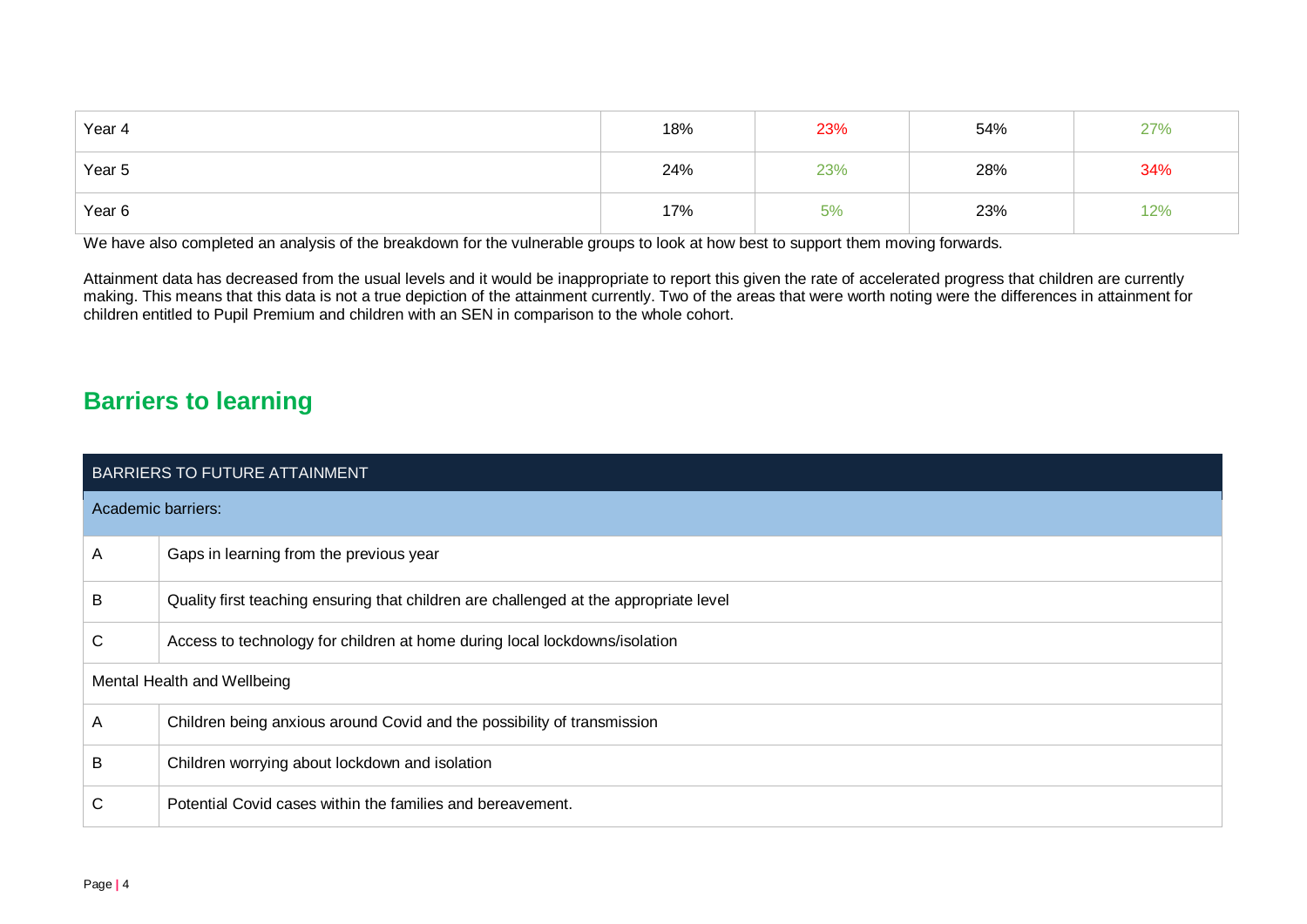## **Planned expenditure for current academic year**

| <b>ACADEMIC YEAR</b>               |                                                                                                                                                                                |                                                                                                                                                                                                                                                                                                     |                                                                                                                                                                                                                                                                                                                                                                        |                   |                                  |  |
|------------------------------------|--------------------------------------------------------------------------------------------------------------------------------------------------------------------------------|-----------------------------------------------------------------------------------------------------------------------------------------------------------------------------------------------------------------------------------------------------------------------------------------------------|------------------------------------------------------------------------------------------------------------------------------------------------------------------------------------------------------------------------------------------------------------------------------------------------------------------------------------------------------------------------|-------------------|----------------------------------|--|
| <b>Quality of teaching for all</b> |                                                                                                                                                                                |                                                                                                                                                                                                                                                                                                     |                                                                                                                                                                                                                                                                                                                                                                        |                   |                                  |  |
| <b>Action</b>                      | Intended outcome                                                                                                                                                               | What's the evidence and<br>rationale for this choice?                                                                                                                                                                                                                                               | How will you make sure it's<br>implemented well?                                                                                                                                                                                                                                                                                                                       | <b>Staff lead</b> | When will<br>you review<br>this? |  |
| Implement the Pixl<br>package      | To be able to<br>diagnose gaps in<br>pupils academic<br>learning before<br>targeting support in<br>the strands that are<br>weaknesses as a<br>whole class and<br>small groups. | Pixl is an established national<br>scheme, born from the London<br>Challenge group, that aims to focus<br>on raising attainment for Key<br>Marginal children. This is something<br>we can implement for all children<br>and utilize to support and inform<br>planning and 'tutoring' interventions. | The teachers and support staff will<br>receive CPD in how to utilize the<br>website and its resources.<br>SLT will monitor the implementation<br>and impact before evaluating<br>effectiveness.<br>Pupil progress meetings will have an<br>assessment focus.<br>The data showing the progress and<br>gaps between all children and Pupil<br>premium will be evaluated. | IM                | Termly<br>Ongoing                |  |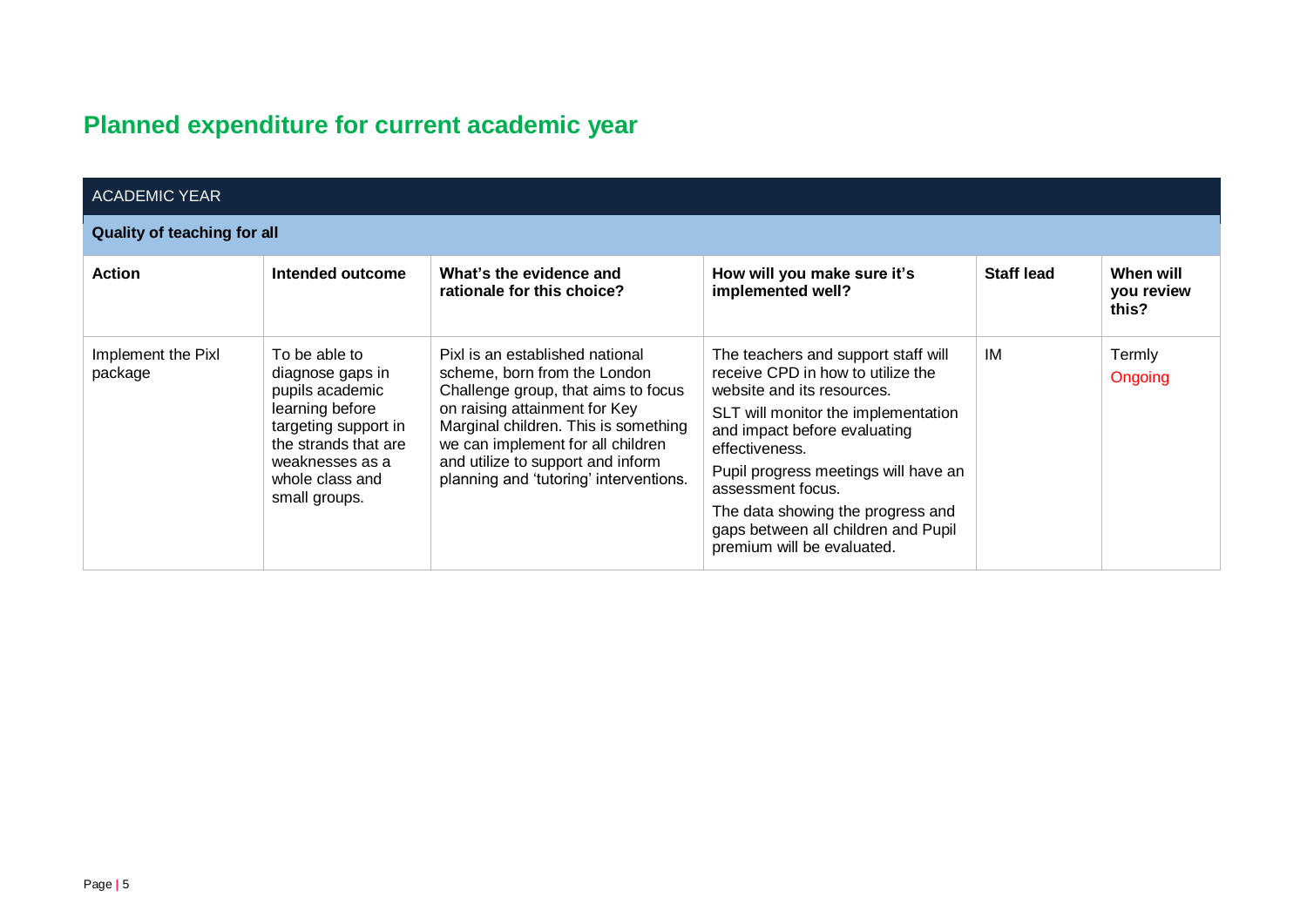| Buy the school's<br>allocation of iPads<br>Improve the stock of<br>I.T. equipment that can<br>be loaned out to<br>children in the event of<br>a local<br>lockdown/isolation | Ensure all children<br>can access the<br>technology required<br>in school to utilize the<br>current programmes<br>for accelerated<br>progress (AR and TT<br>Rockstars)<br>Raise engagement in<br>learning at home<br>through our digital<br>platforms. | As the use of technology increases<br>in real life, we need to ensure pupils<br>are ready for this. There are more<br>apps and programmes that are using<br>technology to enhance progress. We<br>already use Accelerated Reader and<br>TT Rockstars to improve progress<br>and having access to a larger<br>number of iPads would support the<br>use of these.<br>The children that made the largest<br>amount of progress last year were<br>the children with greater access to<br>technology. This will support<br>engagement with home learning. | The IT department will look into the<br>cost of purchasing the iPads from<br>the lease.<br>The IT department will look to begin<br>a new lease with more iPads.<br>The data showing the progress and<br>gaps between all children and Pupil<br>premium will be evaluated. | IM        | April 2021<br>Completed   |
|-----------------------------------------------------------------------------------------------------------------------------------------------------------------------------|--------------------------------------------------------------------------------------------------------------------------------------------------------------------------------------------------------------------------------------------------------|------------------------------------------------------------------------------------------------------------------------------------------------------------------------------------------------------------------------------------------------------------------------------------------------------------------------------------------------------------------------------------------------------------------------------------------------------------------------------------------------------------------------------------------------------|---------------------------------------------------------------------------------------------------------------------------------------------------------------------------------------------------------------------------------------------------------------------------|-----------|---------------------------|
| Buy into an online<br>reading scheme that<br>allows the children to<br>read a variety of books<br>from home.                                                                | Children will have a<br>greater access to a<br>variety of reading<br>books at home.<br>Raise engagement<br>with reading whilst at<br>home.<br>Raise engagement<br>with Accelerated<br>Reader at home.                                                  | Following the first lockdown, a<br>review of the children that made the<br>least progress/regression, barely<br>engaged with reading at home. The<br>majority of these children had little or<br>no books at home.                                                                                                                                                                                                                                                                                                                                   | The Reading coordinator will<br>investigate the best online<br>programme for reading.<br>The IT department will aim to ensure<br>that each child who is isolating has<br>access to the internet and a device.                                                             | <b>IM</b> | January 2021<br>Completed |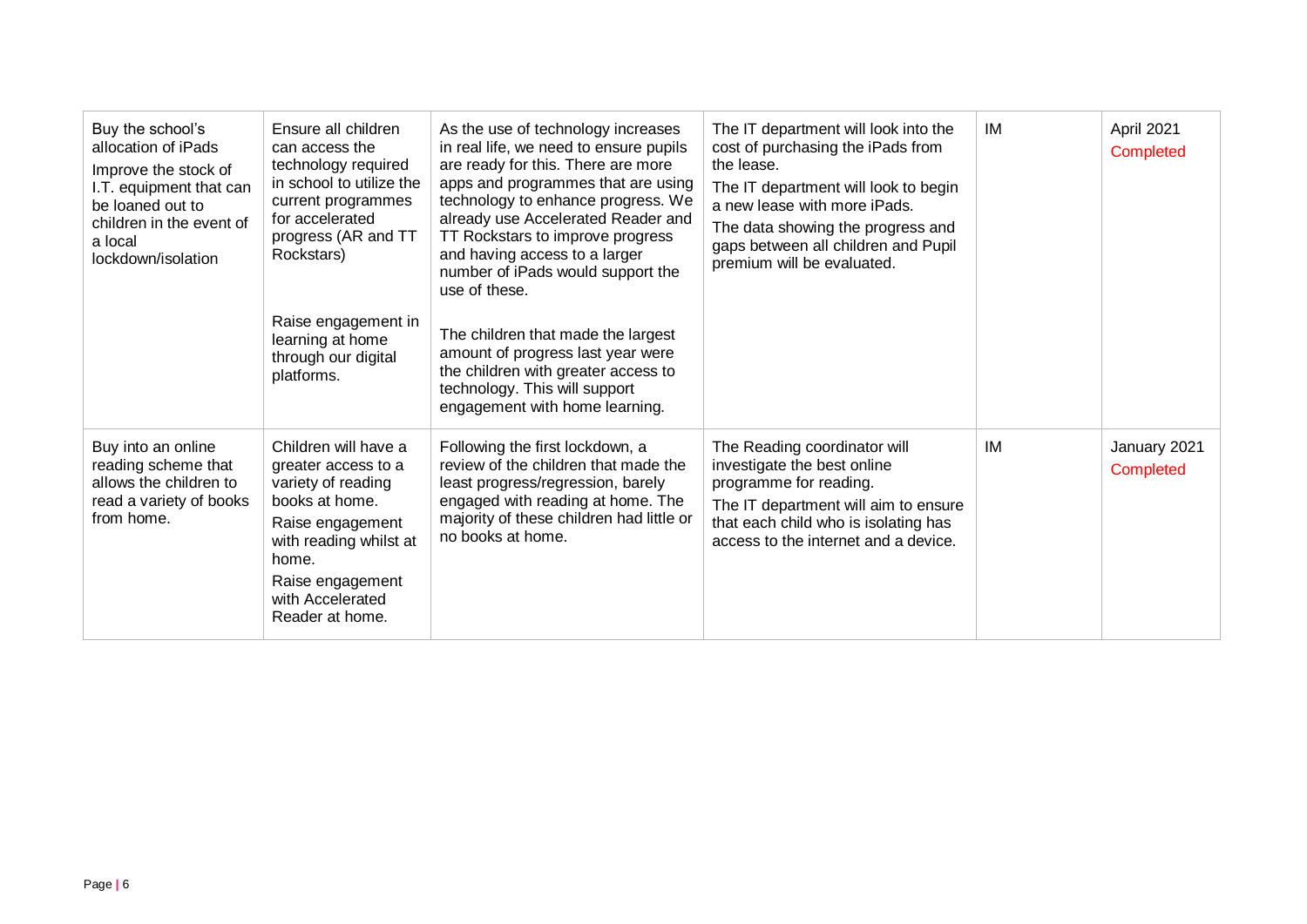| Buy into a targeted<br>homework website.                                                  | Children will be able<br>to access recorded<br>lessons for all strands<br>of maths and<br>grammar.<br>The teacher will be<br>able to target and set<br>specific work for<br>different children.<br>Children will get<br>instant feedback on<br>their homework. | Where there are children who can do<br>more learning at home, this allows<br>the independence of closing gaps.<br>The children can then gain instant<br>feedback on their answers and see<br>how well they have got on. The<br>website will also show how many<br>they got wrong and what the right<br>answers were. | The children will be trained in how to<br>use the programme whilst a video<br>will be created for the website<br>showing the children how to log on to<br>their section to complete the work.<br>The teachers will set and then<br>monitor the website to see who is<br>completing the work at home.                                          | <b>IM</b>          | April 2021<br>Completed       |
|-------------------------------------------------------------------------------------------|----------------------------------------------------------------------------------------------------------------------------------------------------------------------------------------------------------------------------------------------------------------|----------------------------------------------------------------------------------------------------------------------------------------------------------------------------------------------------------------------------------------------------------------------------------------------------------------------|-----------------------------------------------------------------------------------------------------------------------------------------------------------------------------------------------------------------------------------------------------------------------------------------------------------------------------------------------|--------------------|-------------------------------|
| Total budgeted cost:                                                                      |                                                                                                                                                                                                                                                                |                                                                                                                                                                                                                                                                                                                      |                                                                                                                                                                                                                                                                                                                                               |                    |                               |
| <b>Targeted support</b>                                                                   |                                                                                                                                                                                                                                                                |                                                                                                                                                                                                                                                                                                                      |                                                                                                                                                                                                                                                                                                                                               |                    |                               |
| Action                                                                                    | Intended outcome                                                                                                                                                                                                                                               | What's the evidence and<br>rationale for this choice?                                                                                                                                                                                                                                                                | How will you make sure it's<br>implemented well?                                                                                                                                                                                                                                                                                              | Staff lead         | When will you<br>review this? |
| Employ teachers for an<br>extra hour after the<br>school day to run<br>tutoring sessions. | Identified children<br>within the year group<br>will have an after<br>school tutoring<br>session for 6 week<br>blocks. This will help<br>to close the gaps that<br>have arisen.                                                                                | The benefit of small group tutoring<br>can enhance progress by 4 months.<br>In using our own teachers, we can<br>ensure that the child already has a<br>relationship with the adult, they are<br>trusted, they are from the same<br>bubble and understand the<br>curriculum and the pitch required.                  | The year group teams will select<br>children that do not get additional<br>support in school but will gain from<br>the extra hour tutoring session in<br>closing gaps.<br>SLT will monitor the intervention<br>sessions for impact.<br>The data showing the progress and<br>gaps between all children and Pupil<br>premium will be evaluated. | IM<br>Team leaders | December<br>2020<br>Ongoing   |